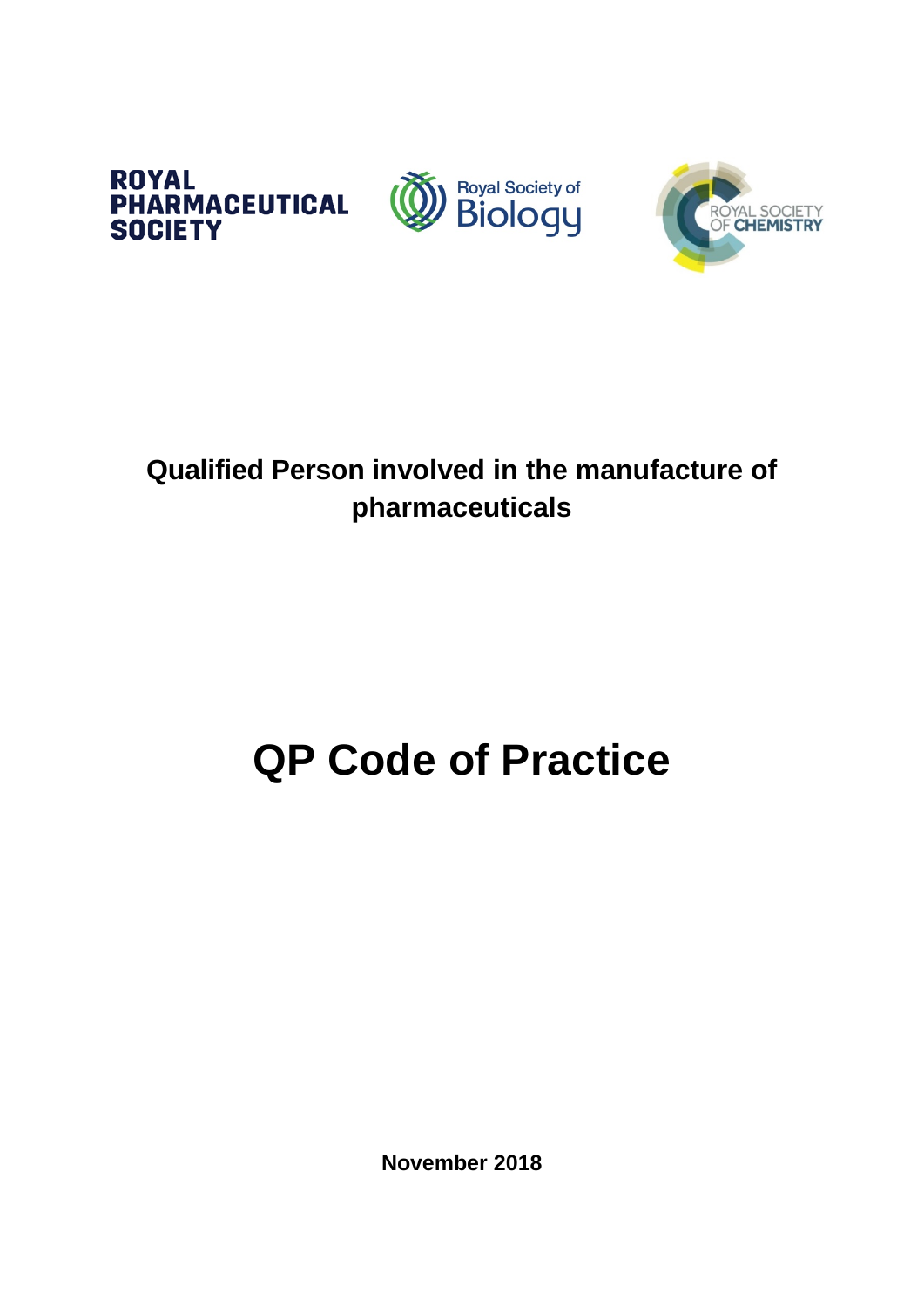#### QUALIFIED PERSON Code of Practice

#### **1. INTRODUCTION**

- **1.1.** The concept of the Qualified Person (QP), first established in 1975, is a unique regulatory requirement that applies only within the European Union (EU). The only comparable situation exists within Member States of the European Economic Area with whom the EU has reciprocal agreements.
- **1.2.** Each holder of an Authorisation to manufacture products for use in a Clinical Trial or products subject to Marketing Authorisations, within Member States of the EU, must name a person or persons who are eligible to act in the capacity of QP.
- **1.3.** The requirement for QP covers both Human and Veterinary Medicinal Products including any product only intended for export.
- **1.4.** Particular conditions for formal qualifications and practical experience for eligibility to act as a QP are specified in the relevant EU Council Directives (see section 2 below). Ensuring compliance with these conditions is the responsibility of the Competent Authorities of the Member States.
- **1.5.** The primary legal responsibility of the QP is to certify batches of Medicinal Product prior to use in a Clinical Trial (Human Medicinal Products only) or prior to release for sale and placing on the market (Human and Veterinary Medicinal Products). However, the wider technical, ethical and professional obligations in terms of patient safety, quality and efficacy must also be considered. Hence this professional Code of Practice is designed to take account of these issues

# **2. REGULATORY BASIS FOR THE QUALIFIED PERSON**

For ease of reference the key regulatory documents concerning the QP are as follows:

- i) Directive 2003/94/EC Principles and Guidelines of Good Manufacturing Practice for Medicinal Products for Human Use – **Article 7**.
- ii) Directive 91/412/EEC Principles and Guidelines of Good Manufacturing Practice for Veterinary Medicinal Products – **Article 7**.
- iii) Directive 2001/20/EC Good Clinical Practice in the Conduct of Clinical Trials on Medicinal Products for Human Use – **Article 13**.
- iv) Directive 2001/82/EC Community Code Relating to Veterinary Medicinal Products **Title IV – Manufacture and Imports** – **Articles 44-57** (NB Articles 44, 50, 51, 53, 54 and 55 have been amended by Directive 2004/28/EC)
- v) Directive 2001/83/EC Community Code Relating to Medicinal Products for Human Use – **Title IV – Manufacture and Importation** – **Articles 40-53** (NB Articles 46, 47, 49, 50 and 51 have been amended by Directives 2004/27/EC and 2011/62/EC) .
- vi) Directive 2011/62/EC Falsified Medicines Directive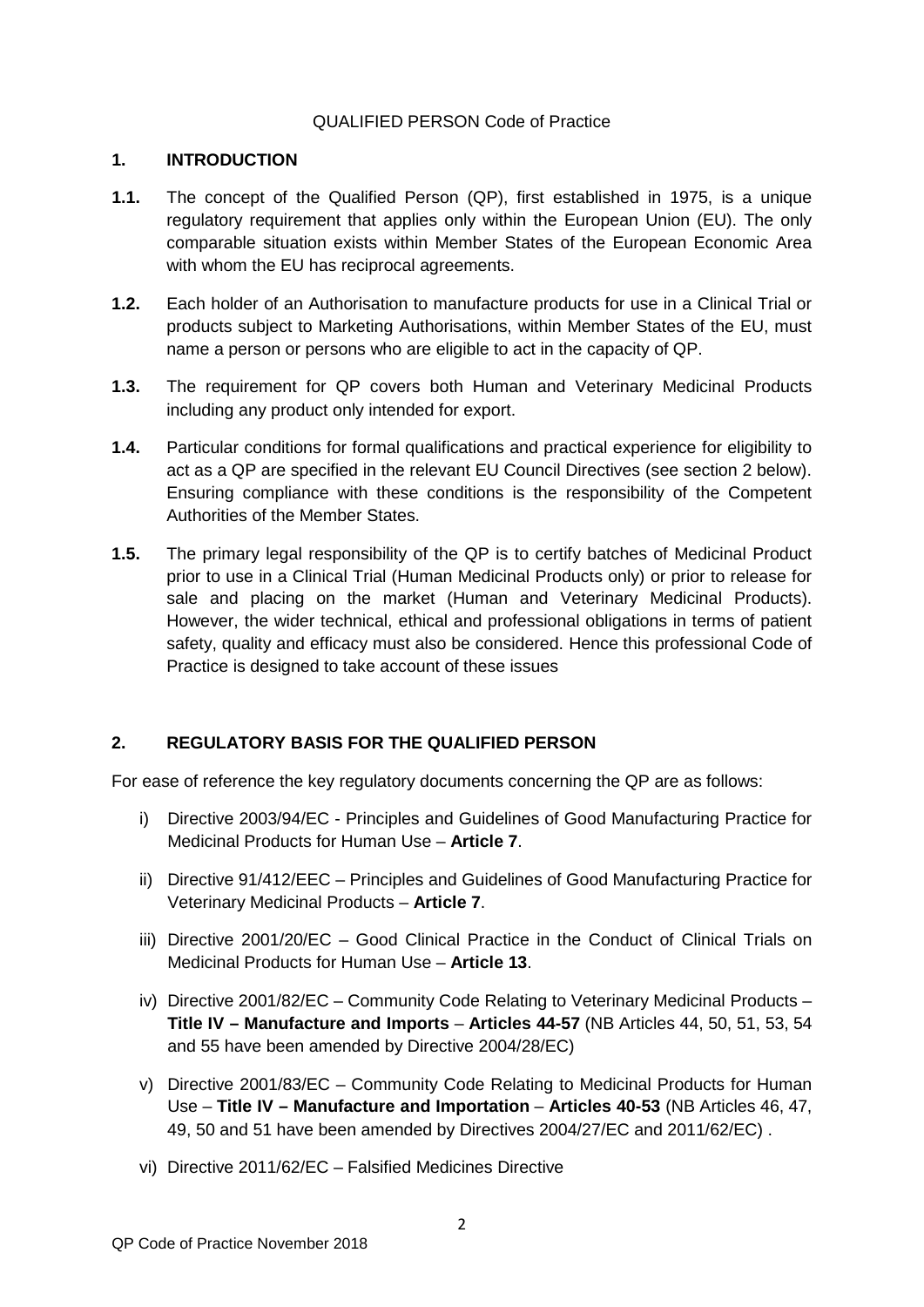- vii) Eudralex Volume 4 Good Manufacturing Practices in particular
	- Annex 13 Manufacture of Investigational Medicinal Products
	- Annex 16 Certification by a Qualified Person and Batch Release

#### **3. PURPOSE OF THE CODE**

- **3.1.** It is a requirement that all QPs are subject to a professional code of conduct.
- **3.2.** The purpose of this UK Code of Practice is to provide guidance to QPs on how to comply with the professional code of conduct requirements.
- **3.3.** It aims to provide guidance on how an individual QP can safeguard him or herself, aspects a QP needs to be aware of when working with other QPs named on the same authorisation, and where a QP can obtain support in difficult situations.
- **3.4.** This Code applies to all QPs involved in the manufacture of pharmaceuticals where the QP is:
	- employed or providing contract QP services;
	- involved in human or veterinary medicines; and
	- qualified under the permanent or transitional provisions.
- **3.5.** It should be noted that the Licensing Authority may refer to this Code of Practice in connection with disciplinary proceedings against a QP under Article 52 of Directive 2001/83/EC or Article 56 of Directive 2001/82/EC.

# **4. TERMINOLOGY**

- **4.1.** The terminology used in this Code of Practice corresponds with that used in the current versions of the EC Directives on Good Manufacturing Practice (GMP) and the Guide to Good Manufacturing Practice.
- **4.2.** Within the EU, the terms Marketing Authorisation, Manufacturer's Authorisation and Clinical Trial Authorisation are generally used and shall henceforth be referred to throughout this Code.

#### **5. GENERAL PRINCIPLES**

- **5.1.** Pharmaceutical Manufacturers and the Regulatory Authorities of each Member State must ensure that patients are protected and that all medicinal products, whether for sale or supply, meet the appropriate requirements for safety, quality and efficacy.
- **5.2.** The QP performs a unique role on behalf of the patient and the Regulatory Authority when certifying that a batch complies with its pre-determined requirements and can be released for sale or supply.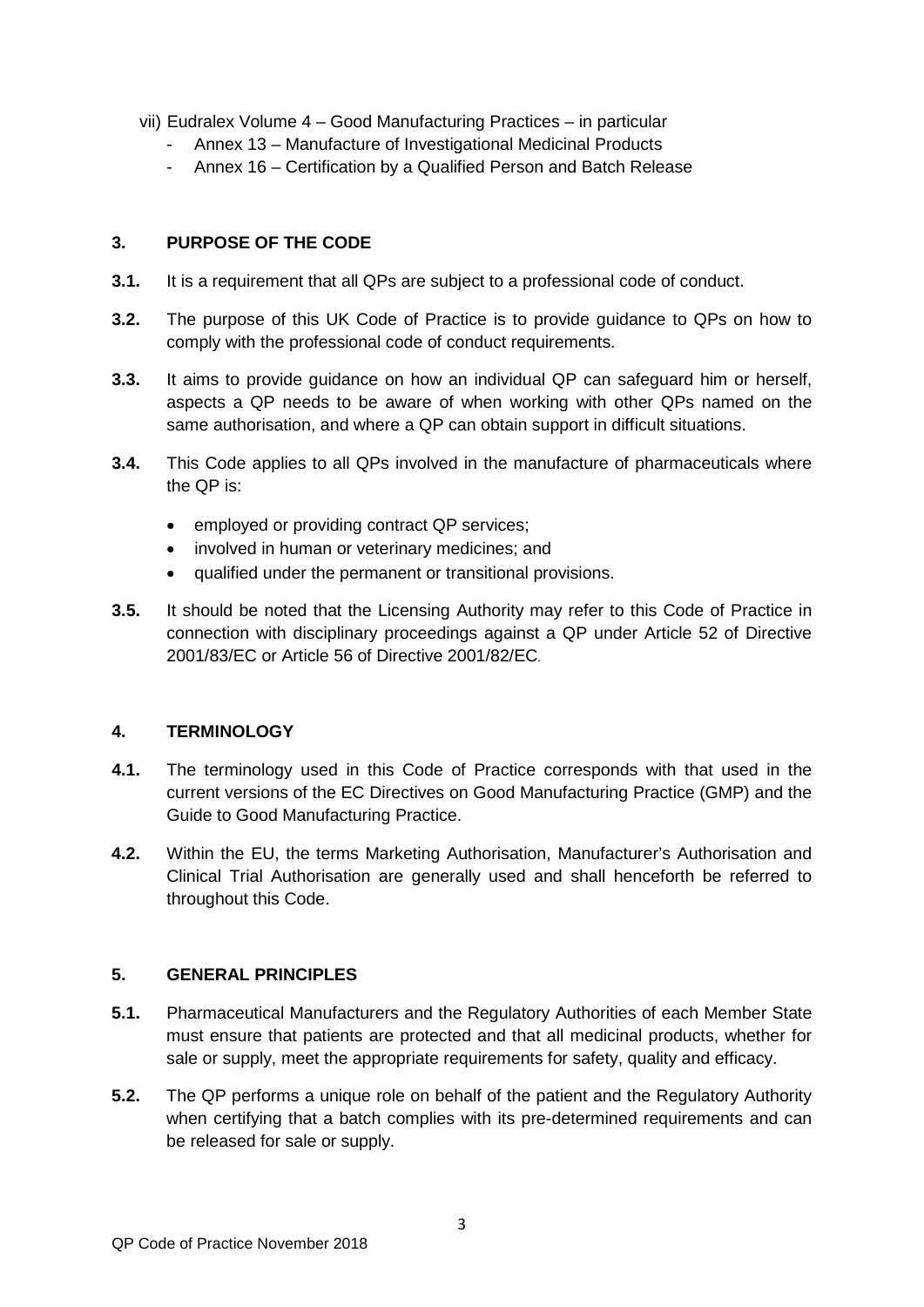- **5.3.** The QP is responsible for ensuring that each individual batch has been manufactured and checked in compliance with laws in force in the Member State where certification takes place.
- **5.4.** The QP's legal roles and responsibilities apply regardless of where the final product will be sold and/or supplied.
- **5.5.** The QP must understand the requirements of each Authorisation (Manufacturer's, Marketing or Clinical Trial) and ensure that the Pharmaceutical Quality System (PQS) in place is fit for purpose for the activities being performed and types of products involved.
- **5.6.** The QP must use risk-based principles and apply sound knowledge and understanding of the relevant steps of manufacture before certifying any batch for release.
- **5.7.** The QP needs to refer to all applicable guidance and ensure he/she is fully conversant with the requirements detailed in Annex 16 of the EU GMP Guide.
- **5.8.** All QPs should ensure adequate professional indemnity insurance arrangements are in place.
- **5.9.** QPs have a professional duty to decline to certify any batches of product types for which they do not possess the relevant experience and/or knowledge.
- **5.10.** QPs should ensure that this Code of Practice is brought to the attention of senior management and, where practical, the Chief Executive Officer/Site Head so they are aware of the requirements and expectations detailed within.

# **6. PRACTICAL DUTIES OF A QUALIFIED PERSON**

**6.1.** QPs have duties, some of which may be delegated in line with the above general principles. Before certifying a batch prior to release, the QP should always ensure that all requirements have been met.

*Annex 16, Volume 4 EU Guidelines for Good Manufacturing Practice for Medicinal Products for Human and Veterinary Use* provides the current guidance on these duties and should be consulted for the details.

- **6.2.** The QP should also recognise the need to consult other experts to reinforce knowledge where required (for example but not limited to: stability, unusual analytical results, process or equipment changes, potential environmental or microbiological risks, re-labelling, abnormal yields, cross contamination risks, new technologies).
- **6.3.** The QP should also take account of the nature and size of the operations being performed. For example, in a very small company with a limited range of products, it may be possible for the QP to take direct responsibility for some or all of the duties as detailed in Annex 16. In larger organisations, the QP will typically be dependent upon the knowledge and expertise of colleagues. It is of paramount importance that the QP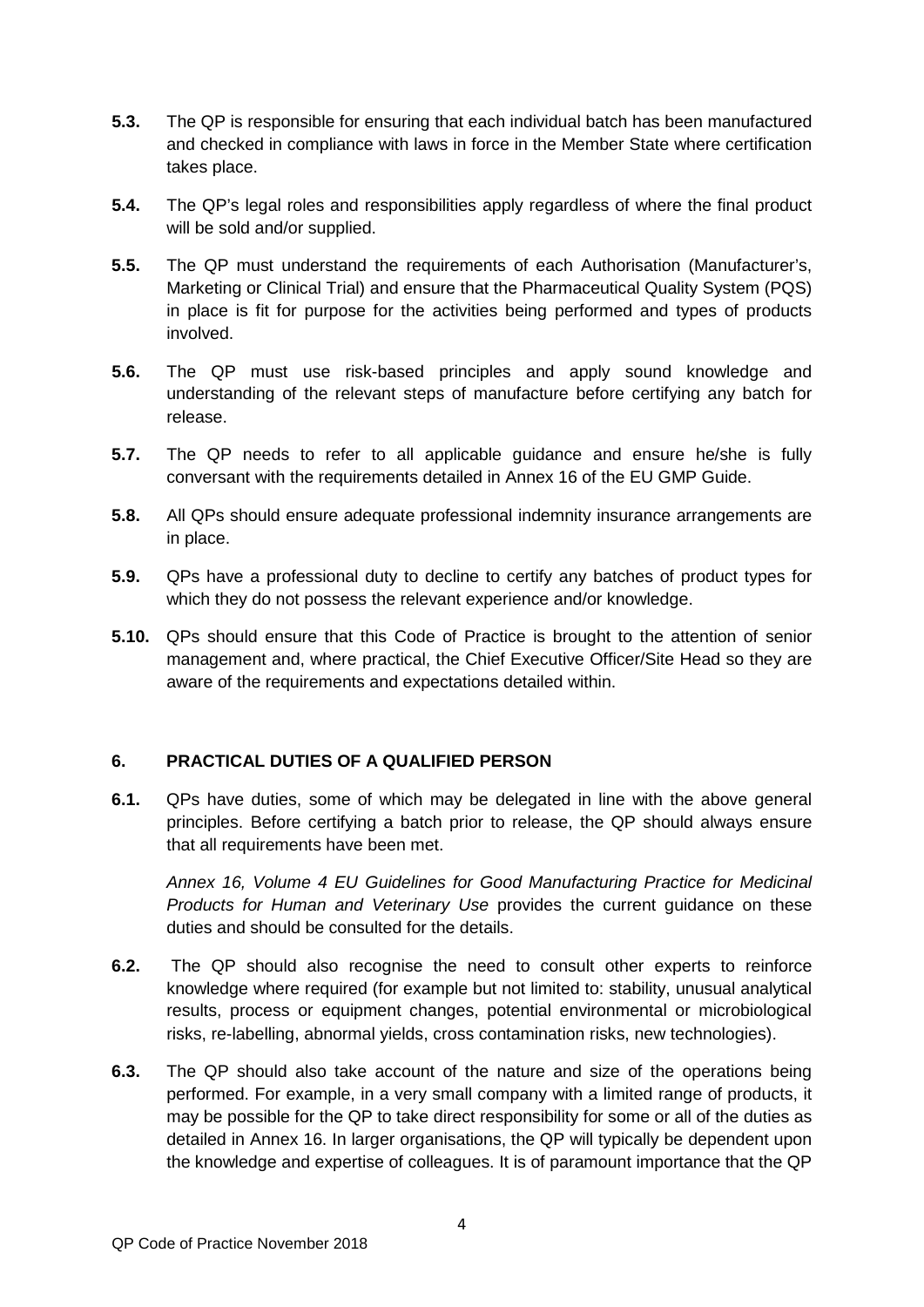is assured that the tasks allocated are being performed satisfactorily. Hence the duties of a QP depend upon a team effort.

# **7. PERFORMANCE OF DUTIES AND REGULATORY COMPLIANCE**

**7.1.** Each QP has a personal and professional responsibility for being certain that the various checks and tests have been carried out, however, the detail of this work can be the responsibility of others.

Ultimately, the QP must be satisfied either directly or, more usually, by the proper operation of the PQS, that manufacturing, packaging and quality control testing comply with the relevant requirements and that any deviations are controlled and managed effectively. These requirements apply whether the work is carried out on site or at a different site.

# *Batch certification without such adequate steps may be regarded as professional misconduct.*

- **7.2.** The QP depends upon many colleagues for the achievement of quality and regulatory compliance in the manufacture of medicinal products. It is therefore of paramount importance that the QP achieves good working relationships with others.
- **7.3.** The QP should take the necessary steps to inform other functional groups of the legal role and responsibilities of a QP and help them to understand how they can provide effective support.
- **7.4.** Manufacturer's Authorisations include the names of the persons responsible for Production, Quality Control and the name(s) of the QP(s). The duties of these members of staff must be clear in their respective job descriptions and they must have the authority required under the relevant EC Directives.

# **8. NUMBER AND LOCATION OF QUALIFIED PERSONS**

- **8.1.** Safety of patients is of paramount importance therefore it is vital that at each relevant site there are sufficient QPs available to cover all activities involved, including appropriate measures in place for any shift patterns. This may require a single QP, a team of QPs, a QP providing contract services or a combination thereof.
- **8.2.** The QP should be present at the manufacturing site for a sufficient proportion of the working time to discharge their legal and professional duties. The time spent on site should also allow the QP to fulfil their other duties with respect to the PQS.
- **8.3.** Where there is more than one QP working on the same site, it is an expectation that each QP is sufficiently aware of the activities of the other QP(s). Where any significant discrepancies regarding decision-making are observed, these should be discussed between the QPs. Where significant differences cannot be resolved, these should be brought to the attention of senior management. It may also be advisable for a concerned QP to contact their Professional Body for advice.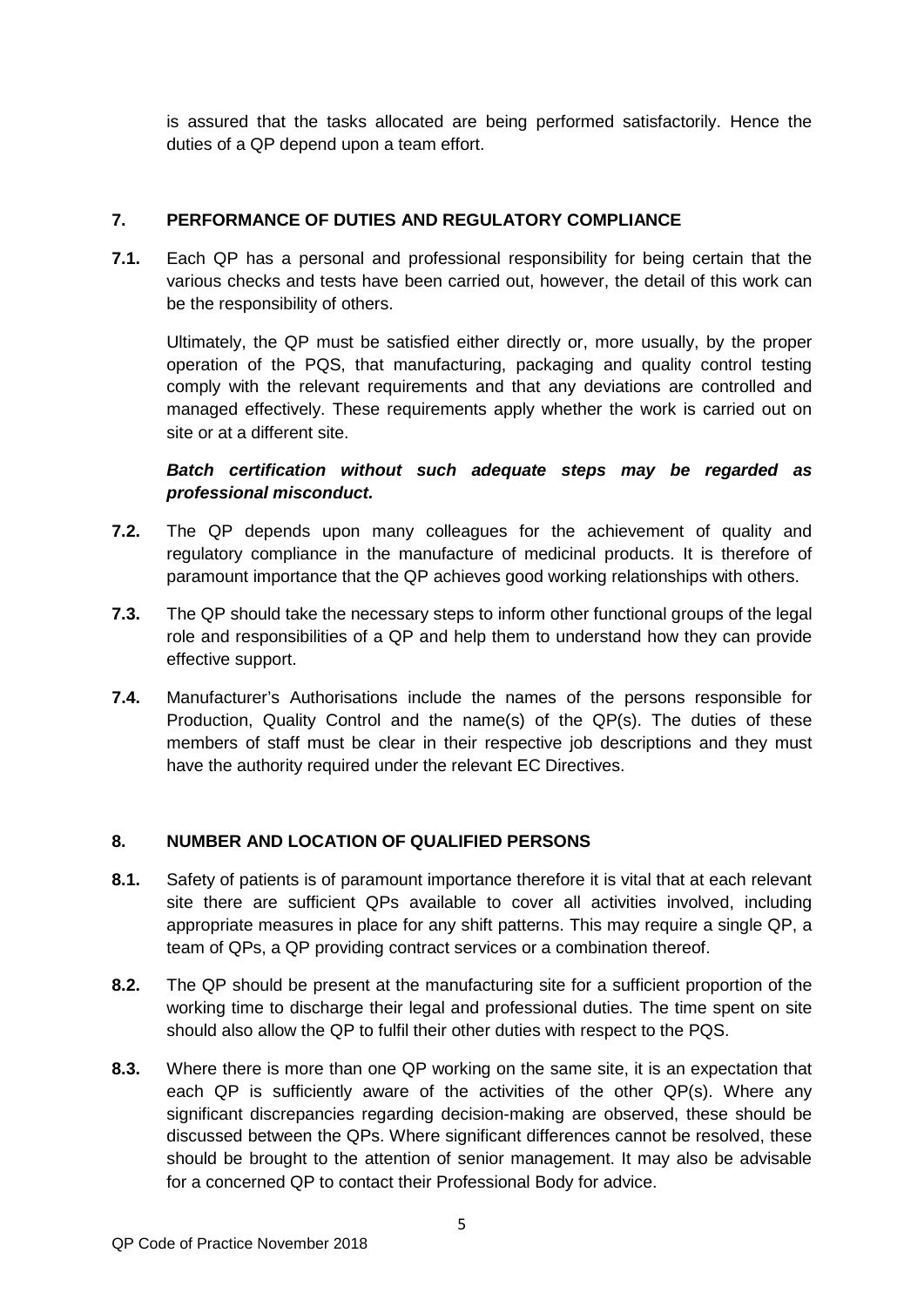- **8.4.** It is expected that QPs will inform senior management if they believe there are insufficient QPs to perform all the required duties.
- **8.5.** QPs are typically part of the Quality organisation at site. Ideally, the QP or "lead" QP would also be a member of the senior management team.

#### **9. CONTRACTED QUALIFIED PERSONS**

**9.1.** In a number of cases, especially with smaller companies, a 'Contracted' QP provides the service. In such cases, the duties and responsibilities of a 'Contracted QP' are the same as those for QPs who are permanently employed by their company.

The term 'Contracted QP' is not a formal title and is used only to describe a QP providing an independent service under contract to a company.

- **9.2.** In addition to compliance with the provisions applicable to all QPs including all the practical duties detailed in Annex 16, Contracted QPs should observe the following:
	- Have a clear written contract, which delineates the duties and responsibilities of the QP – as agreed between the company and the 'Contracted QP'. Both should sign and retain a copy of the contract;
	- Be on site for sufficient time to fulfil all legal and professional requirements;
	- Be readily available to the staff of the company for advice and discussion, be present during regulatory inspections and involved in communications with the inspectors;
	- Ensure that the company to whom the services are provided will allow free access to any people, information, documentation, premises, systems, etc. which are relevant to the decision-making processes when certifying batches; and
	- The QP must be informed and aware of any issues arising relating to the PQS that are relevant to a QP, in particular, any events that occur when the QP is not on site.
- **9.3.** Particularly for smaller companies, a Contracted QP may agree with the company to personally provide some additional services for example, staff training, internal audits and maintenance of authorisations, in addition to performing strictly batch related QP duties.
- **9.4.** If any doubt exists between the QP and the company concerning the duties and responsibilities of the QP, it is recommended that the QP contact their Professional Body or UK Medicines and Healthcare products Regulatory Agency (MHRA) Inspector for advice.

# **10. OUTSOURCED ACTIVITIES**

**10.1** Where products are manufactured and/or packed under contract there should be a clearly written Quality/Technical Agreement between the contract giver and the contract acceptor; such an agreement should be reviewed by a QP.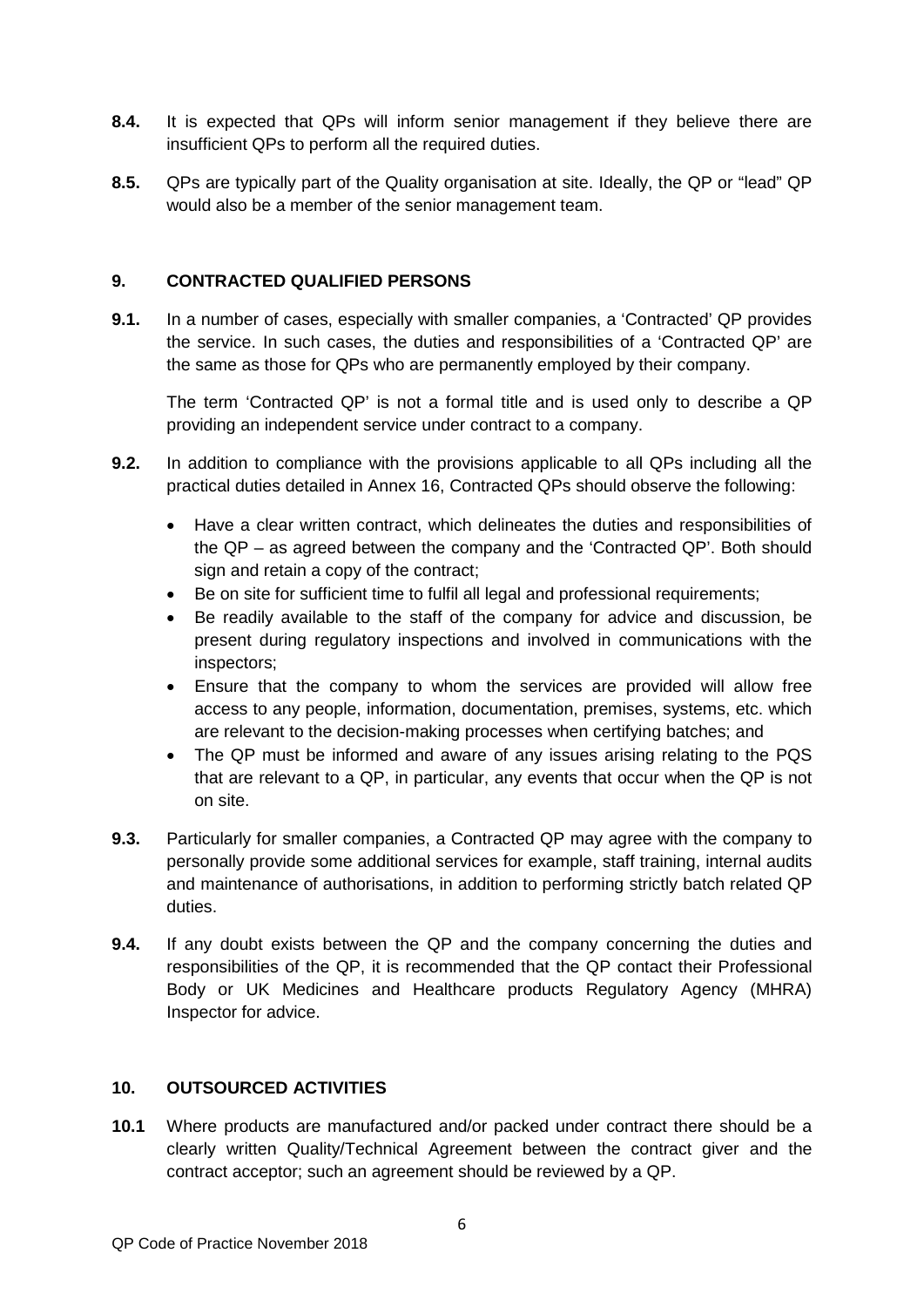- **10.2** It may be necessary to consider a direct QP/QP agreement in addition to any Quality/Technical Agreement(s) where there is a requirement for clarity on division of responsibilities for QPs, or where there are a number of QPs in the supply chain.
- **10.3** The provisions in 10.1 apply equally to QC testing of samples under contract. Refer to MHRA current guidance on the use of UK standalone contract laboratories for details

#### **11. CONTINUING PROFESSIONAL DEVELOPMENT**

- **11.1** QPs have a personal and professional duty to ensure they keep their knowledge and experience up to date.
- **11.2** This should include all relevant Regulatory aspects, changes to GMP guidelines, regional and international standards and guidelines.
- **11.3** In addition, it must also include any advances in manufacturing techniques or control technologies relevant to the dosage forms / types of products they work with.
- **11.4** Each QP must also ensure he/she keeps up to date with all changes relating to the PQS, current expectations, recent issues and best working practices.
- **11.5** Adequate records must be maintained to demonstrate that sufficient CPD is being performed, which also complies with any Professional Body requirements.
- **11.6** Where appropriate, these records need to be submitted to the relevant Professional Body and to be available for review during any Regulatory inspection.
- **11.7** In the event of a QP undergoing a significant change in job responsibilities in the same company, eg introduction of new dosage forms, it is a requirement that the QP undergoes formal training. There should be a plan prepared and approved by senior management that details the gaps and training required with timelines. Training must be satisfactorily completed and the QP must be named on the relevant company Authorisation prior to performing batch certification.
- **11.8** In the event that a QP moves company, it is expected that the same approach is taken as 11.7 above and that the QP does not certify any batches until he/she is familiar with the new PQS and product range.
- **11.9** If a QP has a break from work and/or temporarily moves away from the QP role, the QP must ensure he/she is fully up to date before returning to a QP role and certifying any batch.

#### **12. PROFESSIONAL CONDUCT**

**12.1** QPs are subject to the overall jurisdiction of the By-laws, Charters and Regulations, Codes of Conduct, Disciplinary Regulations and any general guidelines of their own Professional Body, and should have access to them.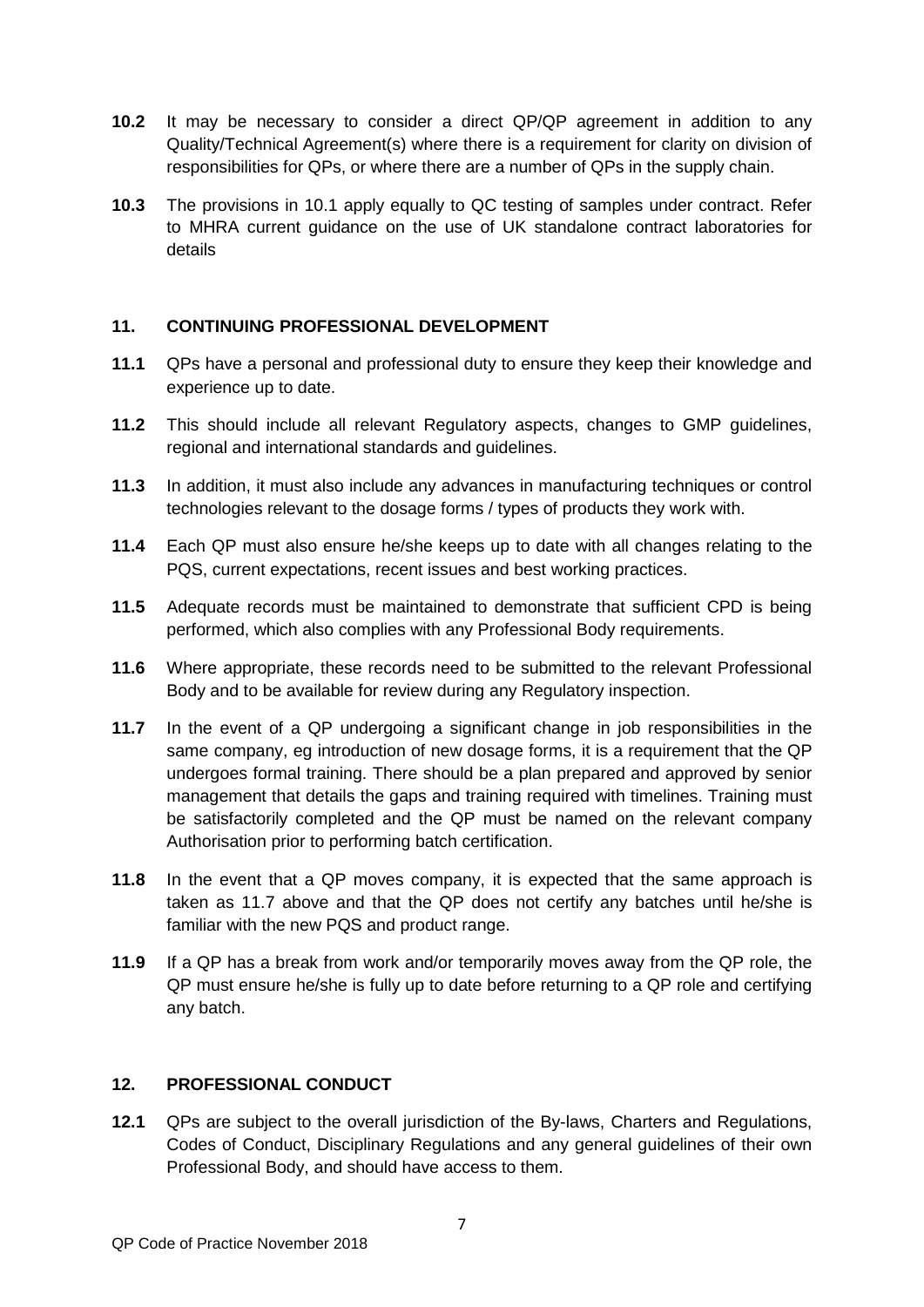- **12.2** QPs have duties not only to their employer but also to the MHRA, in particular its Inspection, Enforcement and Standards group. They must ensure that appropriate senior company executives are made fully aware of any manufacturing and/or testing issues that may cast doubt on the certification of batches or may necessitate a product recall.
- **12.3** If there is any aspect of the PQS that is not in accordance with the Directives and Guidelines for GMP then the QP has a duty to bring this to the attention of senior management and ensure that appropriate corrective and preventative measures are taken.
- **12.4** QPs should establish a good working relationship with Regulatory Inspectors and, as far as possible, provide information on request during site inspections.

NB. There may be situations outside of site inspections where the QP may wish to consult with the local Regulatory Inspector for advice.

- **12.5** QPs may consult their Professional Body for confidential advice in cases where undue pressures to depart from professional obligations cannot be counterbalanced by reference to this and other relevant guidance, preferably having informed their employer first.
	- Management has a duty to provide appropriate resources, training and expertise within its organisation to ensure that QPs can operate effectively in discharging their responsibilities and to ensure that the PQS and communications are not compromised. Those resources may not necessarily reside in a Quality function.

#### **13. PROFESSIONAL BODIES**

Each Professional Body in the UK has an "Officer" who is a point of contact for QPs. Each Professional Body has made arrangements so that any QP contacting their Professional Body can be directed to an experienced QP to discuss any difficult situations and obtain advice on possible courses of action.

#### **14. DISCIPLINARY PROCEDURES**

**14.1** Article 56 of EU Directive 2001/82/EC and Article 52 of EU Directive 2001/83/EC require that Member States ensure that the duties of QPs are fulfilled, either by means of appropriate administrative measures or by making such persons subject to a Professional Code of Conduct.

Member States may provide for the temporary suspension of such a person upon the commencement of administrative or disciplinary procedures against him/her for failure to fulfil their obligations.

If it was found that a QP had certified a batch as fit for sale or supply without ensuring that the relevant tests and checks had been performed, this would be a matter for